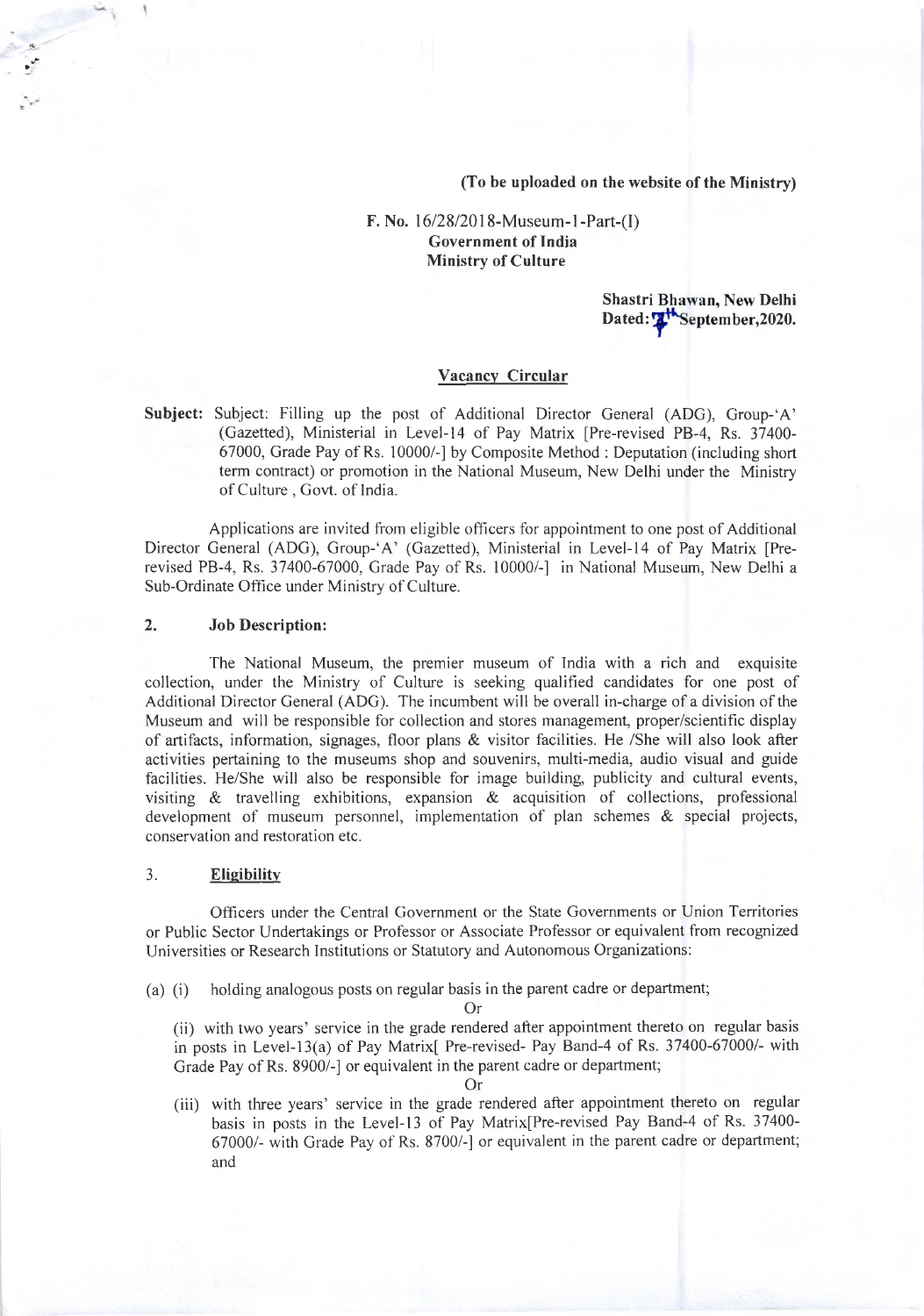(b) possessing the educational qualifications and experience as under:

#### **Essential**

(i) Master's degree from a recognized University by UGC or Association of Indian Universities in Museology or History of Art or History or Sanskrit or Pali or Prakrit or Persian or Arabic or Archaeology or Anthropology or Fine Arts or Chemistry; and

Fifteen years' of experience at a level of Curator and above in a Museum of National or  $(ii)$ International repute with evidence of published research work.

#### Desirable:

Post graduate diploma in Management or MBA from a recognized Institute or University.

- Note-1: Period of deputation(ISTC) including period of deputation (ISTC) in another ex-cadre post held immediately preceding this appointment in the same or some other organization or department of the Central Government shall ordinarily not exceed five years.
- Note 2: The maximum age limit for appointment by deputation (ISTC) shall not exceed 56 years as on the closing date for receipt of applications.
- Note 3: For the purpose of appointment on deputation basis, the service rendered on regular basis by an officer prior to 01.01.2006 the date from which the revised pay structure based on the 6<sup>th</sup> CPC recommendations has been extended, shall be deemed to be the service rendered in the corresponding grade pay or pay scale extended based on the recommendations of the Pay Commission except where there has been merger of more than one pre-revised scale of pay into one Grade with a common Grade Pay or Pay Scale, and where this benefit will extend only for the post(s) for which that Grade or Pay Scale is the normal replacement Grade without any upgradation.
- Note 4: The Departmental Joint Director General in Level-13 of Pay Matrix [Pre-revised Pay Band-4, Rs. 37400-67000 plus Grade Pay of Rs. 8700] with three years regular service in the Grade shall also be considered alongwith outsiders and in case he or she is selected for appointment to the post, the same shall be deemed to have been filled by promotion.

Applications, in duplicate, in the enclosed prescribed proforma (Annexure) and complete  $4.$ up-to-date ACR dossiers (for the last 5 years) of the Officers who can be spared in the event of their selection along with (i) vigilance clearance, (ii) integrity certificate, (iii) cadre clearance, and (iv) major / minor penalty statement for the last 10 years should reach the undersigned through proper channel within a period of 60 days from the date of publication of advertisement in the Employment News. Applications received after the due date or otherwise incomplete will not be considered and will stand rejected.

(Satyendra Kumar Singh)

Under Secretary to the Govt. of India Tel. No. 23380136 Room No. 210-D Wing, Shastri Bhawan Dr. Rajendra Prasad Road New Delhi $-110115$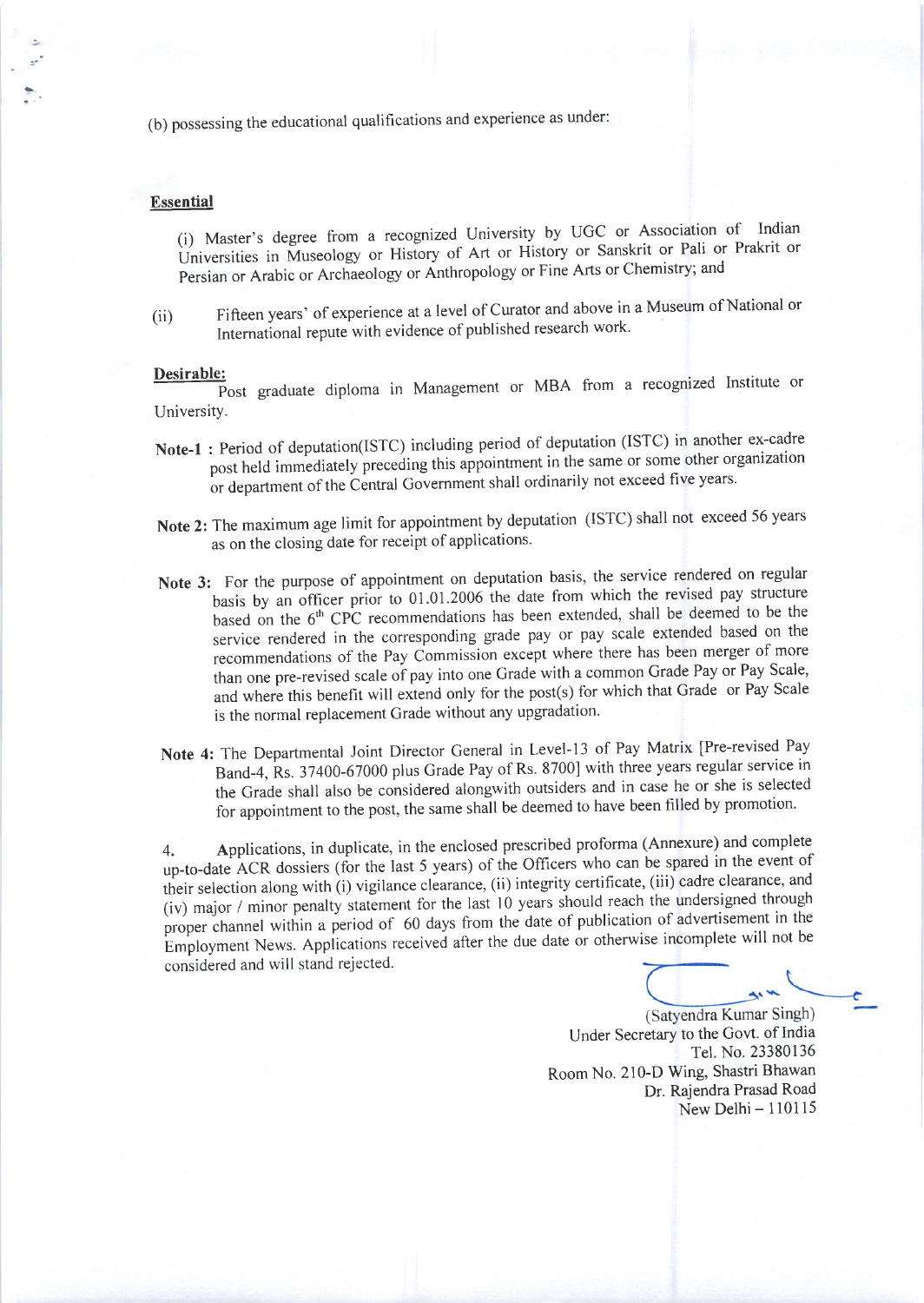## **ANNEXURE**

# **BIO-DATA/ CURRICULUM VITAE PROFORMA FOR THE POST OF ADDITIONAL**<br>DIRECTOR GENERAL IN NATIONAL MUSEUM NEW DELHI.

 $\sim$  $\bar{u}$  $\epsilon^{-\mu^*}$ 

 $\frac{1}{2} \sum_{i=1}^n \alpha_i$ 

| DIRECTOR GENERAL IN NATIONAL MOSLOM NEW B<br>1. Name and Address(in Block Letters)                           |                                             |
|--------------------------------------------------------------------------------------------------------------|---------------------------------------------|
|                                                                                                              |                                             |
| 2. Date of Birth (in Christian era)                                                                          |                                             |
| 3.i) Date of entry into service                                                                              |                                             |
| ii) Date of retirement under                                                                                 |                                             |
| Central/State Government Rules                                                                               |                                             |
| 4. Educational Qualifications                                                                                |                                             |
| 5. Whether Educational and other qualifications                                                              |                                             |
| satisfied. (If any<br>required for the post are                                                              |                                             |
| qualification has been treated as equivalent to the                                                          |                                             |
| one prescribed in the Rules, state the authority for                                                         |                                             |
| the same)                                                                                                    | Qualifications/ experience possessed by the |
| Qualifications/ Experience required as mentioned                                                             | officer                                     |
| in the advertisement/ vacancy circular                                                                       | Qualifications/ experience possessed by the |
| Eligibility:-                                                                                                |                                             |
| Officers under the Central Government or the State                                                           | officer                                     |
| Governments or Union Territories or Public Sector                                                            |                                             |
| Undertakings or Professor or Associate Professor or                                                          |                                             |
| equivalent from recognized Universities or Research                                                          |                                             |
| Autonomous<br>and<br>Statutory<br>Institutions<br>or                                                         |                                             |
| Organizations:                                                                                               |                                             |
| (a) (i) holding analogous posts on regular basis in                                                          |                                             |
| the parent cadre or department;                                                                              |                                             |
| Оr                                                                                                           |                                             |
| (ii) with two years' service in the grade rendered<br>after appointment thereto on regular basis in posts in |                                             |
| Level-13(a) of Pay Matrix[ Pre-revised- Pay Band-4                                                           |                                             |
| of Rs. 37400-67000/- with Grade Pay of Rs. 8900/-]                                                           |                                             |
| or equivalent in the parent cadre or department;                                                             |                                             |
| ( )r                                                                                                         |                                             |
| with three years' service in the grade<br>(iii)                                                              |                                             |
| rendered after appointment thereto on regular basis                                                          |                                             |
| in posts in the Level-13 of Pay Matrix[Pre-revised                                                           |                                             |
| Pay Band-4 of Rs. 37400-67000/- with Grade Pay of                                                            |                                             |
| Rs. 8700/-] or equivalent in the parent cadre or                                                             |                                             |
| department; and                                                                                              |                                             |
|                                                                                                              |                                             |
| (b) possessing the educational qualifications and                                                            |                                             |
| experience as under:                                                                                         |                                             |
| <b>Essential</b>                                                                                             | <b>Essential</b>                            |
| recognized<br>from<br>degree<br>a<br>Master's<br>(i)                                                         | i) Qualification                            |
| Indian<br>University by UGC or Association of                                                                |                                             |
| Universities in Museology or History of Art or                                                               |                                             |
| History or Sanskrit or Pali or Prakrit or Persian or                                                         |                                             |
| Arabic or Archaeology or Anthropology or Fine Arts                                                           |                                             |
| or Chemistry                                                                                                 |                                             |
| (ii)Experience                                                                                               | ii) Experience                              |
| Fifteen years' of experience at a level of Curator and                                                       |                                             |
| above in a Museum of National or International                                                               |                                             |
| repute with evidence of published research work.                                                             |                                             |
| <b>Desirable</b>                                                                                             | <b>Desirable</b>                            |
|                                                                                                              |                                             |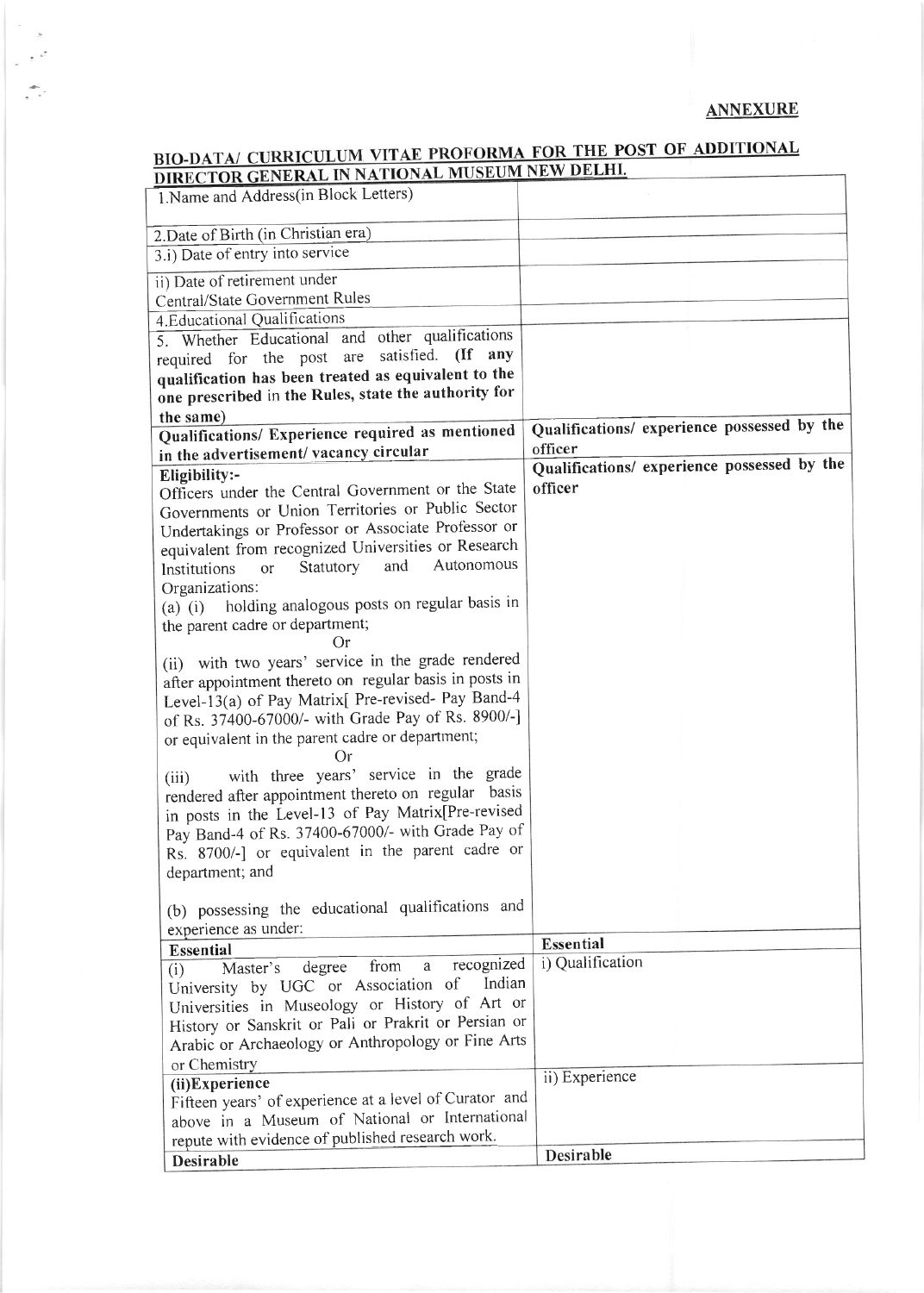| Post graduate diploma in Management or MBA from<br>a recognized Institute or University.                                                                                                                                                                                                                                  |  |
|---------------------------------------------------------------------------------------------------------------------------------------------------------------------------------------------------------------------------------------------------------------------------------------------------------------------------|--|
| 5.1 Note: This column needs to be amplified to<br>indicate Essential and Desirable Qualifications as<br>mentioned in the RRs by the Administrative<br>Ministry/Department/Office at the time of issue of<br>Circular and issue of Advertisement in the<br>Employment News.<br>5.2 In the case of Degree and Post Graduate |  |
| Qualifications Elective/ main subjects and subsidiary<br>subjects may be indicated by the candidate.                                                                                                                                                                                                                      |  |
| 6. Please state clearly whether in the light of entries<br>made by you above, you meet the requisite Essential<br>Qualifications and work experience of the post.                                                                                                                                                         |  |
| 6.1 Note: Borrowing Departments are to provide<br>their specific comments/ views confirming the<br>relevant Essential Qualification/ Work experience<br>possessed by the Candidate (as indicated in the                                                                                                                   |  |

Bio-data) with reference to the post applied.<br>7. Details of Employment, in chronological order. Enclose a separate sheet duly authenticated

| by your signature, if the space below is insulficient.<br>Office/Institution | Post held on<br>regular basis | From | To | Band<br>$*$ Pay<br>Grade<br>pay/Pay Scale of required for<br>the post held on<br>regular basis | and   Nature of Duties (in detail)<br>Highlighting<br>applied for | experience,<br>the | post |
|------------------------------------------------------------------------------|-------------------------------|------|----|------------------------------------------------------------------------------------------------|-------------------------------------------------------------------|--------------------|------|
|                                                                              |                               |      |    |                                                                                                | <b>COLUM</b>                                                      |                    |      |

\* Important : Pay-band and Grade Pay granted under ACP/MACP are personal to the officer and therefore, should not be mentioned . Only Pay Band and Grade Pay/ Pay scale of the post held on regular basis to be mentioned. Details of ACP/MACP with present Pay Band and Grade Pay where<br>such benefits have been drawn by the Candidate, may be indicated as below;

|                    | such benefits have been drawn by the Candidate, may be maredon |  |
|--------------------|----------------------------------------------------------------|--|
| Office/Institution | Pay, Pay Band, and Grade Pay   From                            |  |
|                    | drawn under ACP / MACP                                         |  |
|                    | Scheme                                                         |  |

| 8. Nature of present employment i.e. Adhoc or<br>Temporary or Quasi-Permanent or Permanent                                                                                                                                                                                                                                                                                                                                                              |                                                                                   |                                                                                                   |        |
|---------------------------------------------------------------------------------------------------------------------------------------------------------------------------------------------------------------------------------------------------------------------------------------------------------------------------------------------------------------------------------------------------------------------------------------------------------|-----------------------------------------------------------------------------------|---------------------------------------------------------------------------------------------------|--------|
| 9.In case the present employment is held on<br>deputation/contract basis, please state                                                                                                                                                                                                                                                                                                                                                                  |                                                                                   |                                                                                                   |        |
| of  <br>Period<br>b)<br>a) The date of<br>appointment<br>initial appointment<br>on deputation/contract                                                                                                                                                                                                                                                                                                                                                  | c) Name of the parent<br>office/organization to<br>which the applicant<br>belongs | d) Name of the post and Pay<br>of the post held in substantive<br>capacity in the<br>organisation | parent |
| 9.1 Note: In case of Officers already on deputation, the applications of<br>such officers should be forwarded by the parent cadre/ Department<br>along with Cadre Clearance, Vigilance Clearance and Integrity<br>certificate.<br>9.2 Note: Information under Column 9(c) & (d) above must be given<br>in all cases where a person is holding a post on deputation outside the<br>cadre/ organization but still maintaining a lien in his parent cadre/ |                                                                                   |                                                                                                   |        |
| organisation<br>10. If any post held on Deputation in the past<br>by the applicant, date of return from the last                                                                                                                                                                                                                                                                                                                                        |                                                                                   |                                                                                                   |        |